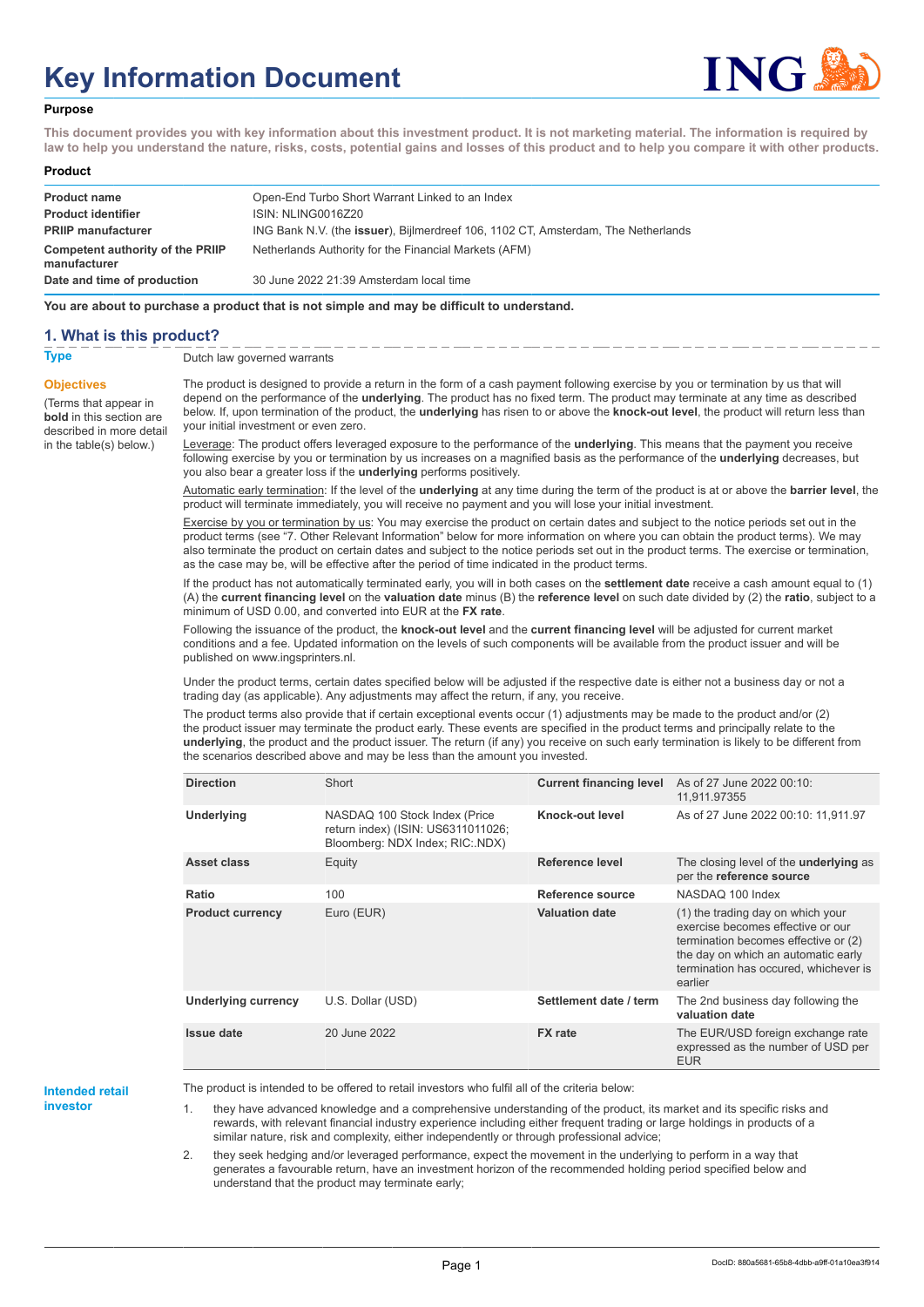- 3. they accept the risk that the issuer could fail to pay or perform its obligations under the product and they are able to bear a total loss of their investment; and
- 4. they are willing to accept a level of risk to achieve potential returns that is consistent with the summary risk indicator shown below.

The product is not intended to be offered to retail clients who do not fulfil these criteria.

## **2. What are the risks and what could I get in return?**

**Risk indicator**

**Performance scenarios**





**The risk indicator assumes you keep the product for 1 day. The actual risk can vary significantly if you cash in at an early or a later stage and you may get back less.**

The summary risk indicator is a guide to the level of risk of this product compared to other products. It shows how likely it is that the product will lose money because of movements in the markets or because we are not able to pay you.

We have classified this product as 7 out of 7, which is the highest risk class. This rates the potential losses from future performance at a very high level, and poor market conditions are very unlikely to impact our capacity to pay you.

**Be aware of currency risk:** If the currency of your account is different to the currency of this product, you will be exposed to the risk of suffering a loss as a result of the conversion of the currency of the product into the account currency. This risk is not considered in the indicator shown above. Because the product currency is different from the underlying currency, you will be exposed to the risk of suffering a loss if the underlying currency declines in value relative to the product currency.

**Be aware of currency risk:** If (i) the Underlying is traded in a different currency than EUR the unwind amount will be converted to EUR at the prevailing exchange rate which may result in a loss; or (ii) the currency of your account is different from the Currency of the product, you may be exposed to the risk of suffering a loss as a result of the conversion of the Currency of the product into the account currency. Risk (ii) above is not considered in the indicator shown above.

This product does not include any protection from future market performance so you could lose some or all of your investment.

If we are not able to pay you what is owed, you could lose your entire investment.

For detailed information about all risks relating to the product please refer to the risk sections of the prospectus and any supplements thereto as specified in the section "7. Other relevant information" below.

#### **Market developments in the future cannot be accurately predicted. The scenarios shown are only an indication of some of the possible outcomes based on recent returns. Actual returns could be lower.**

*Investment: EUR 10,000*

| <b>Scenarios</b>           |                                                                           | 1 day                          |  |
|----------------------------|---------------------------------------------------------------------------|--------------------------------|--|
|                            |                                                                           | (Recommended holding period)   |  |
| <b>Stress scenario</b>     | What you might get back after costs<br>Percentage return (not annualised) | <b>EUR 0.00</b><br>$-100.00\%$ |  |
| Unfavourable scenario      | What you might get back after costs<br>Percentage return (not annualised) | EUR 5.031.07<br>$-49.69%$      |  |
| <b>Moderate scenario</b>   | What you might get back after costs<br>Percentage return (not annualised) | EUR 15.784.48<br>57.84%        |  |
| <b>Favourable scenario</b> | What you might get back after costs<br>Percentage return (not annualised) | EUR 28,690.57<br>186.91%       |  |

The average returns shown in the above table are not annualised, which means they may not be comparable to the average returns shown in other key information documents.

This table shows the money you could get back over the next day under different scenarios, assuming that you invest EUR 10,000.

The scenarios shown illustrate how your investment could perform. The recommended holding period for this product is less than one year. The figures are therefore not calculated on a per year basis, but for the recommended holding period. Figures in this section and "4. What are the costs?" are therefore not comparable with figures given for products with a recommended holding period of at least one year. The scenarios presented are an estimate of future performance based on evidence from the past on how the value of this investment varies, and are not an exact indicator. What you get will vary depending on how the market performs and how long you keep the product. The stress scenario shows what you might get back in extreme market circumstances, and it does not take into account the situation where we are not able to pay you.

This product cannot be easily cashed in. This means it is difficult to estimate how much you would get back if you cash in before the recommended holding period. You will either be unable to cash in early or you will have to pay high costs or make a large loss if you do so.

The figures shown include all the costs of the product itself, but may not include all the costs that you pay to your advisor or distributor. The figures do not take into account your personal tax situation, which may also affect how much you get back.

Buying this product holds that you think the level of the underlying will decrease.

Your maximum loss would be that you will lose your investment.

## **3. What happens if ING Bank N.V. is unable to pay out?**

You are exposed to the risk that the issuer might be unable to meet its obligations in connection with the product for instance in the event of bankruptcy or an official directive for resolution action. This may materially adversely affect the value of the product and could lead to you losing some or all of your investment in the product. The product is not a deposit and as such is not covered by any deposit protection scheme.